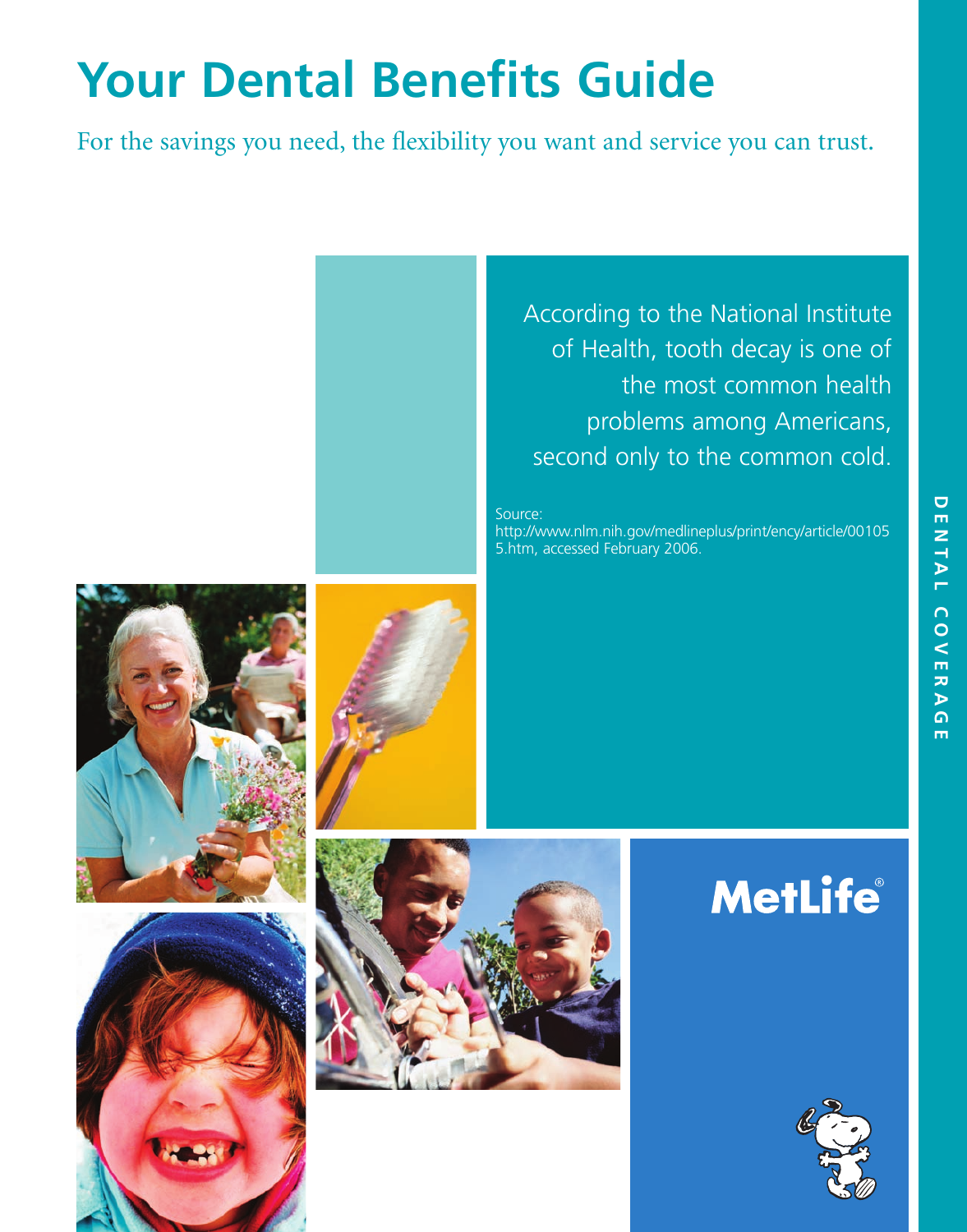

**According to a MetLife survey: 98% of patients who visited an in-network dentist were satisfied with the quality of care** they received<sup>1</sup>.



# *Dental Benefits from MetLife Give You More Reasons to Smile with Savings, Choice and Service You Can Trust.*

Dental treatments can be expensive, especially if they're costs you may not have planned for. Even if you feel you don't need to see a dentist right now, good preventive care may help you avoid incurring the expense of unexpected problems. With dental coverage from MetLife, you can worry less about "what if I get a cavity?"…"what if I need a crown replaced?"… "what if my child chips a tooth?" Because now you have access to dental benefits to cover you and your family that not only saves you money<sup>2</sup>, but also gives you more with these valuable features — so you can smile more!

- 
- **Lower costs. Focus on oral health.**
- 
- **Freedom of choice. Less paperwork. Less worries. More service.**

#### **Lower Costs for Covered Services. Lower Costs for Non-covered Services.**

When it comes to taking care of your health, cost should never get in the way. That's why the MetLife Preferred Dentist Program (PDP) offers you plan benefits based on negotiated fees for in-network services that typically range from 10% to 35% less than the average fees for the same or similar services charged by dentists in your area2 . All PDP (in-network) dentists have agreed to offer you MetLife negotiated fees for all in-network services. This includes services not covered by your plan as well as services provided after the annual benefit maximum has been exceeded.

#### **Freedom of Choice.**

What if your dentist isn't in our network? With MetLife, you can go to the dentist you're most comfortable with and still receive benefits because we recognize you are more likely to go regularly when you trust who you're seeing. But with nearly 100,000 in-network dentist locations, there's a good chance your dentist is part of MetLife's PDP. Should you go on vacation or get transferred, you'll be able to find a dentist in our network — anywhere in the U.S. And, when you see an in-network dentist, you're assured of getting care from a professional who has passed a rigorous selection process and works according to some of the strictest guidelines in the industry.

## **Focus on Oral Health.**

The right dental care is an essential part of good overall health. That's why we developed MetLife's Quality Initiative Program to promote good dental health. By providing dentists with access to research and information, they can stay abreast of the latest technologies and developments in oral health. Plus, the Program also provides you educational tools and resources to help in making better choices about your dental benefits and oral health.



#### **Is your dentist in the MetLife Preferred Dentist Program (PDP)?**

If your current dentist does not participate in the PDP, and you'd like to encourage him or her to apply for membership, tell your dentist to visit www.metdental.com **http://www.metdental.com** or call **1-877-MET-DDS9** for an application. (The website and phone number are designed for use by dental professionals only.)

**Please refer to the enclosed letter for information on how to find out if your dentist participates in the PDP.**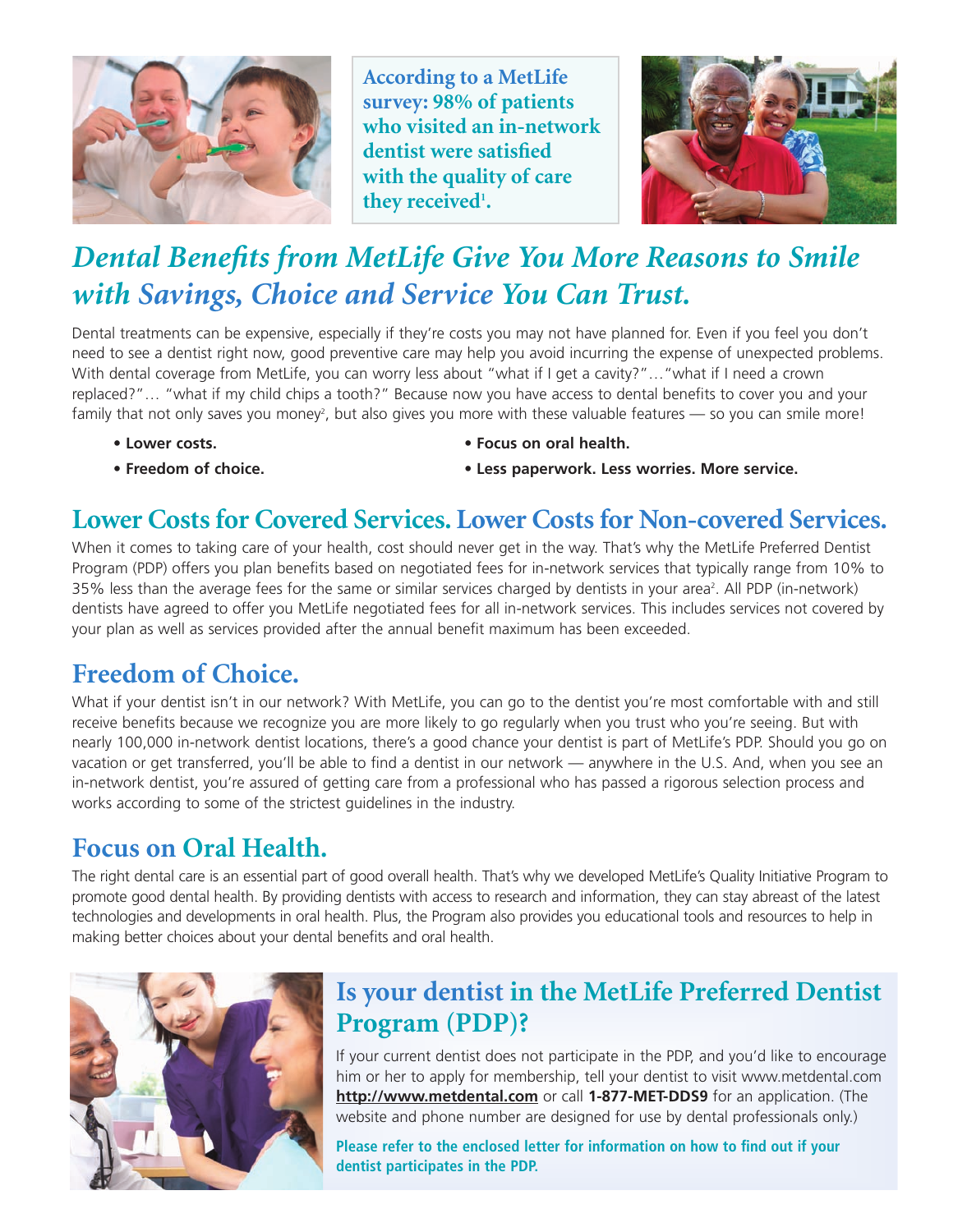#### **Want to know if you or your family is at risk for dental disease?**

Visit the dental education website at **www.whymetlife.com/oralhealth** for important tools and resources to help you become more informed about dental care, so you may maximize your plan benefits.

MetLife's Dental Advisory Council — the longest standing council of its  $\frac{1}{2}$  kind<sup>3</sup> — is vital to providing oversight to all elements of our Quality Initiative Programs. This prestigious group of experts, including practicing and academic dentists, plays an integral role in providing professional guidance and developing dentist and patient education.

#### **Less Paperwork. Less Worries. More Service.**

With MetLife, there's no paperwork if your dentist submits your claims for you. Your dentist can even get a pre-treatment estimate over the phone or via the Internet while you're in the dental office.

And any time you want to check coverage, claim status or history, or get a pre-treatment estimate you can get a quick answer from us via the Internet, fax or Customer Service Representative. Customer Service Representatives are available 24 hours a day by phone, fax and online, so you can get the information you want, when you want it and how it's most convenient for you.

#### **MetLife Means Expertise.**

MetLife has been offering dental insurance coverage for more than 45 years. So we have the knowledge and experience needed to provide a valuable dental benefit plan that can help people pay for dental services and provide the education they need to make informed choices about their oral health.

### **Don't delay! Take advantage of this important benefit offering — it's easy!**

- **1.** Refer to the enclosed Benefit Summary to review all of your dental benefit options.
- **2.** Enroll *before the enrollment deadline*. Please refer to the enclosed letter for the enrollment deadline.
- **3.** Smile! And feel confident knowing you've chosen a valuable dental program that could benefit you and your family's oral health.

**To learn more about this valuable dental benefit program and enrollment instructions, refer to the enclosed letter for a toll-free phone number and website or contact your employer.**

#### *Why Having the Right Dental Coverage is Good for Your Health.*

**Maybe you have good oral health, but have you considered how unexpected dental problems can affect you or your family members? Or, maybe you have some type of dental coverage now, but the question is – is it enough?**

Although much emphasis has been put on healthy living these days, you may not have thought to include your mouth as part of your health regimen. The fact is, more and more studies are finding links between your oral health and your overall health.

According to the U.S. Dept. of Health and Human Services, research has revealed an association between dental disease and a person's increased risk for systemic conditions<sup>4</sup>.

When you consider how dental problems can affect people of all ages — and how costly they can be to treat — you may want to carefully consider whether you have adequate dental coverage. With MetLife, you have access to dental benefit plans with easy-to-understand coverage and savings that extend to non-covered services<sup>2</sup>.



<sup>1</sup> Source: 2006 MetLife Plan Participant Satisfaction Survey

<sup>&</sup>lt;sup>2</sup> Savings from enrolling in a dental benefits plan will depend on various factors, including how often participants visit the dentist and the cost of services covered. <sup>3</sup> MetLife internal research of independent, commercial dental benefits carriers.

<sup>4</sup> Source: U.S. Dept. of Health and Human Services. Oral Health in America: A Report of the Surgeon General — Executive Summary. Rockville, MD: U.S. Dept. of Health and Human Services, National Institute of Dental and Craniofacial Research, National Institutes of Health, 2000.